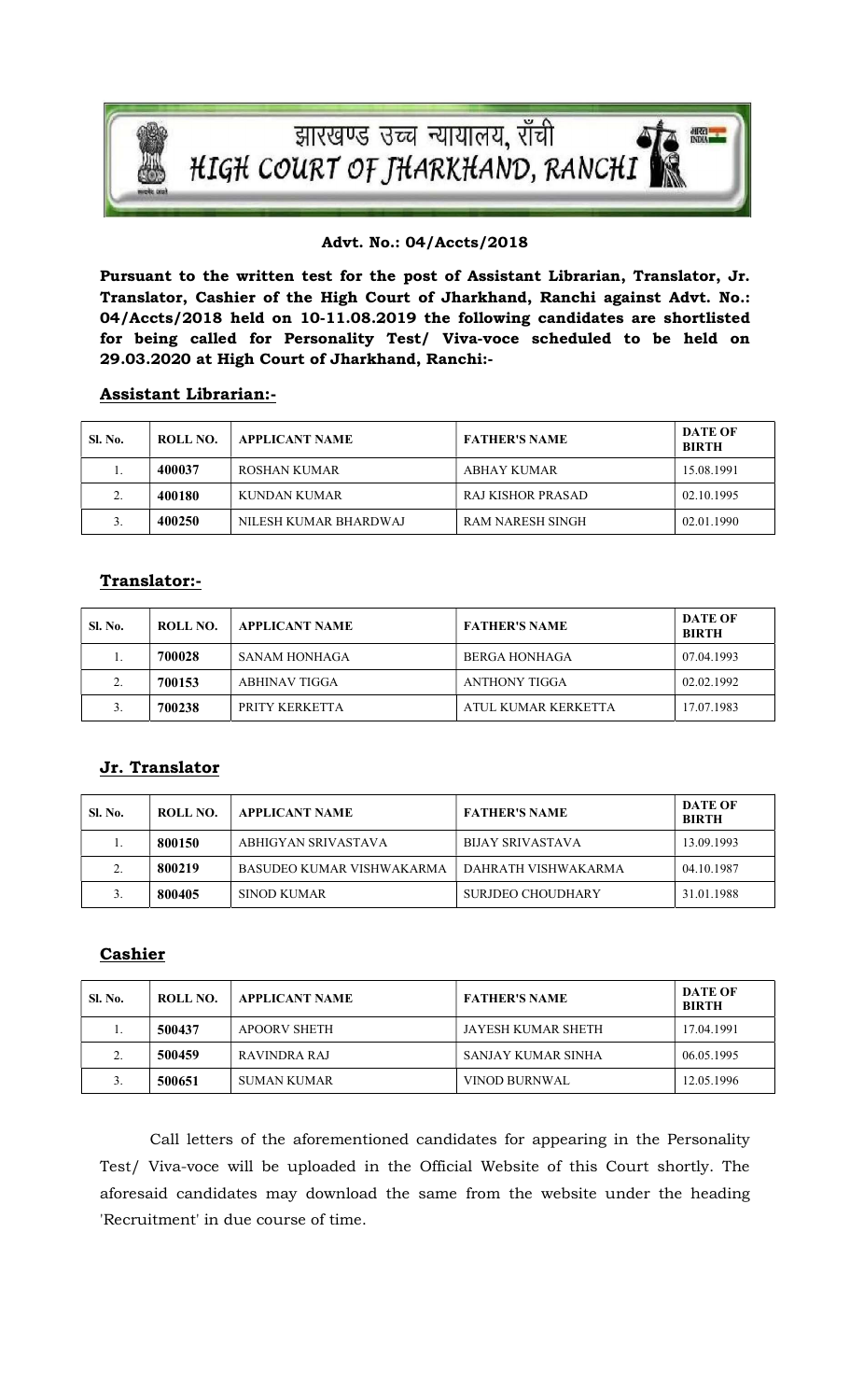Pursuant to the written test for the post of Typist of the High Court of Jharkhand, Ranchi against Advt. No.: 04/Accts/2018 held on 10.08.2019 the following candidates are shortlisted for being called for Typing Test scheduled to be held on 28.03.2020 at Oxford Public School, Pragati Path, Ranchi:-

## Typist:-

| Sl. No.          | <b>ROLL</b><br>NO.           | <b>APPLICANT NAME</b>                    | <b>FATHER'S NAME</b>                    | OF<br><b>DATE</b><br><b>BIRTH</b> |
|------------------|------------------------------|------------------------------------------|-----------------------------------------|-----------------------------------|
| 1.               | 600006                       | MD MUSHTAQUE ANSARI                      | <b>MD MUBARAK HUSSAIN</b>               | 1/24/1988                         |
| 2.               | 600014                       | <b>RAVI KUMAR</b>                        | DHARMENDRA PRASAD                       | 5/22/1994                         |
| $\overline{3}$ . | 600015                       | <b>GUNJAN NUPUR EKKA</b>                 | DEEPAK TARUN TIRKEY                     | 1/3/1992                          |
| 4.               | 600017                       | <b>ARVIL KUJUR</b>                       | <b>RUPUS KUJUR</b>                      | 10/16/1984                        |
| 5.               | 600020                       | <b>GOKUL CHANDRA</b><br><b>SRIWASTVA</b> | <b>ISWAR SHARAN</b><br><b>SRIWASTVA</b> | 11/11/1985                        |
| 6.               | 600021                       | ANIRUDDHA GHOSH                          | <b>DIBAKAR GHOSH</b>                    | 12/9/1987                         |
| 7.               | 600022                       | <b>SUMANT MURMU</b>                      | <b>DUBRAJ MURMU</b>                     | 10/19/1990                        |
| 8.               | 600024                       | NEERAJ KUMAR                             | RAJENDRA PRASAD                         | 3/20/1984                         |
| 9.               | 600025                       | NEHA KUMARI                              | <b>BHAWESH KUMAR</b>                    | 1/6/1997                          |
| 10.              | 600032                       | <b>SUDHA BEAUTY TIRKEY</b>               | <b>ANURANJAN TIRKEY</b>                 | 2/7/1994                          |
| 11.              | 600035                       | RAJESH KUMAR                             | KANHAI NONIA                            | 1/8/1992                          |
| 12.              | 600045                       | SANJAY ORAON                             | <b>MANGAL DAS ORAON</b>                 | 5/1/1989                          |
| 13.              | 600049                       | <b>SRIDHAR KUMAR</b>                     | <b>MOHAN SHARMA</b>                     | 1/3/1988                          |
| 14.              | 600051                       | PAWAN KUMAR ANAND                        | <b>DHARMNATH RAM</b>                    | 1/22/1992                         |
| 15.              | 600052                       | MD EJAJ                                  | MD ANIS                                 | 12/4/1993                         |
| 16.              | 600059                       | MAHENDRA MOHAN                           | <b>JIT BAHAN MISTRY</b>                 | 12/19/1983                        |
| 17.              | 600061                       | NIKHIL KUMAR                             | <b>AKHILESH KUMAR</b>                   | 4/15/1995                         |
| 18.              | 600067                       | RICHA KUMARI SINGH                       | PANNA LAL SINGH                         | 8/15/1986                         |
| 19.              | 600072                       | KUNAL KUMAR SHEKHAR                      | PRADIP KUMAR SHEKHAR                    | 3/16/1987                         |
| 20.              | 600075                       | REYAJUL ANSARI                           | <b>NAEEM ANSARI</b>                     | 12/1/1990                         |
| 21.              | 600078                       | <b>BHARDWAJ KUMAR SINGH</b>              | ARUN KUMAR SINGH                        | 1/15/1994                         |
| 22.              | 600079                       | <b>MARUF KHAN</b>                        | SAJIBULLAH KHAN                         | 9/10/1995                         |
| 23.              | 600082                       | <b>BHAGIRATH BEDIYA</b>                  | <b>BHARAT RAM BEDIYA</b>                | 5/4/1986                          |
| 24.              | 600083                       | <b>LAKHINDRA PAN</b>                     | <b>BIRANCHI PAN</b>                     | 7/31/1987                         |
| 25.              | 600084                       | <b>MANISH KUMAR</b>                      | <b>BIMAL KUMAR</b>                      | 1/5/1986                          |
| 26.              | 600085                       | PAWAN PRAVEEN TIGGA                      | NICHOLAS TIGGA                          | 7/8/1994                          |
| 27.              | $\vert$ 600086 $\vert$ SAKET |                                          | NAGENDRA PRASAD<br><b>GUPTA</b>         | 2/6/1990                          |
| 28.              | 600090                       | ROHIT SHARMA                             | <b>KRISHNA KUMAR</b><br><b>SHARMA</b>   | 12/25/1986                        |
| 29.              | 600093                       | <b>GANGOTRI BHAGAT</b>                   | <b>CHANDRANATH BHAGAT</b>               | 3/26/1992                         |
| 30.              | 600096                       | <b>RANJAN KUMAR</b>                      | <b>SHAMBHU NATH</b><br><b>SHARMA</b>    | 12/8/1985                         |
| 31.              | 600097                       | <b>VIKASH KUMAR SINGH</b>                | MUNNA SINGH                             | 12/1/1994                         |
| 32.              | 600109                       | <b>XAVIER HEMROM</b>                     | MARSHAL HEMROM                          | 6/2/1990                          |
| 33.              | 600112                       | CHITTRANJAN TIWARI                       | <b>SANTOSH TIWARI</b>                   | 4/24/1993                         |
| 34.              | 600114                       | <b>KANCHAN TIRKEY</b>                    | <b>VIJAY TIRKEY</b>                     | 12/10/1997                        |
| 35.              | 600121                       | <b>ANSHU KUMAR</b>                       | <b>SHAMBHU KUMAR</b>                    | 2/20/1994                         |
| 36.              | 600129                       | <b>MANISH KUMAR NAG</b>                  | <b>SETH LAL NAG</b>                     | 4/1/1986                          |
| 37.              | 600133                       | <b>NAKUL DEO YADAV</b>                   | <b>LAXMAN YADAV</b>                     | 7/16/1990                         |
| 38.              | 600136                       | <b>SANJAY KUMAR</b>                      | <b>KATI YADAV</b>                       | 1/7/1991                          |
| 39.              | 600137                       | <b>UPENDRA KUMAR DAS</b>                 | <b>SHIBU RAM</b>                        | 6/6/1987                          |
| 40.              | 600142                       | <b>BIRENDRA GORAIN</b>                   | <b>BASU GORAIN</b>                      | 12/25/1989                        |
| 41.              | 600154                       | MEENAL KUMARI                            | <b>SAGAR KACHHAP</b>                    | 9/5/1993                          |
| 42.              | 600164                       | <b>DILBER SINGH MUNDA</b>                | MOTILAL MUNDA                           | 1/15/1988                         |
| 43.              | 600165                       | ROHIT KUMAR ORAON                        | ARUN KUMAR ORAON                        | 3/23/1987                         |
| 44.              | 600166                       | YASPAL BHARTI                            | TRIPURARI PRASAD<br><b>SINGH</b>        | 5/18/1996                         |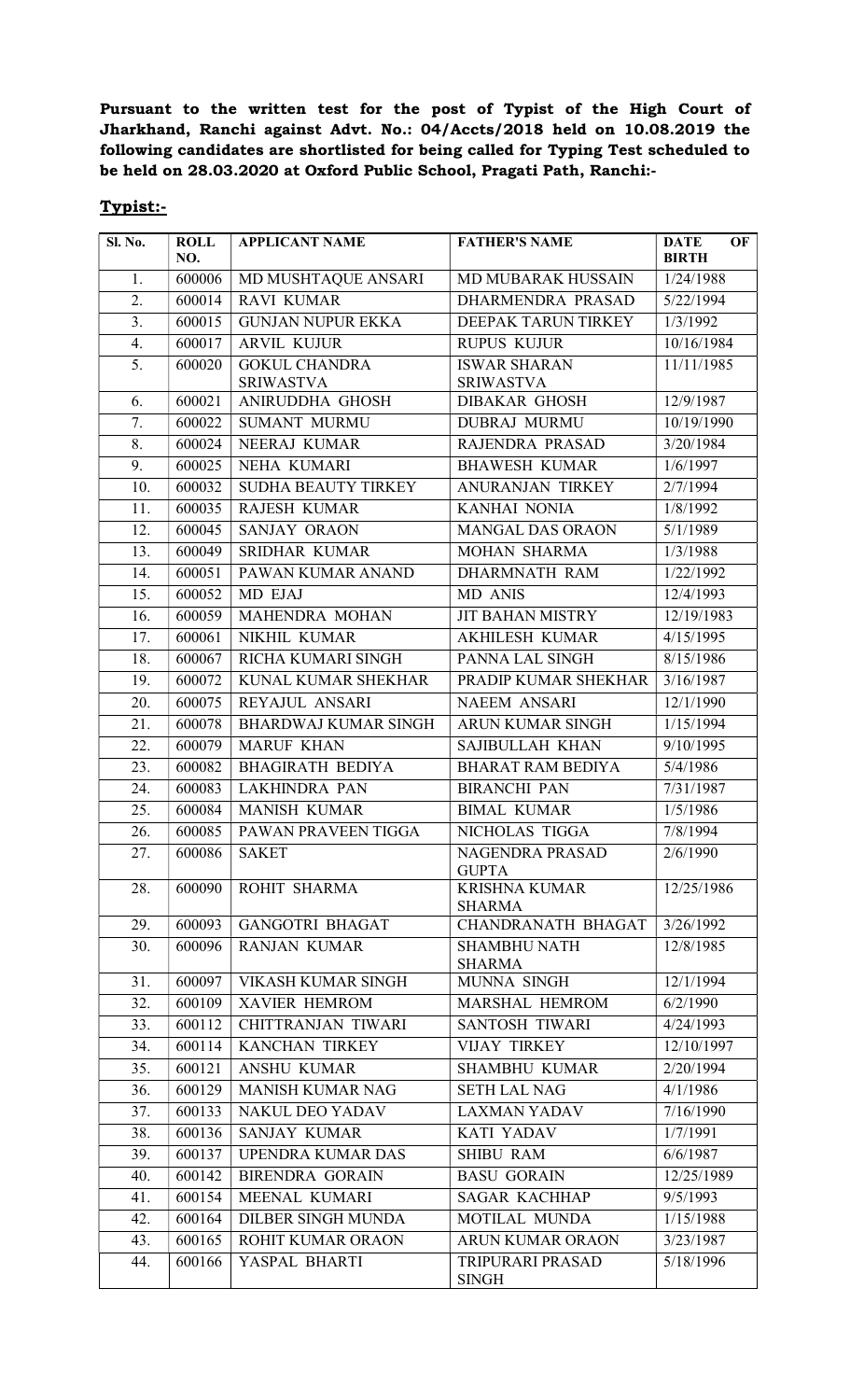| 45.        | 600169           | <b>AMIT KUMAR</b>                           | LATE RAM CHANDRA<br><b>PANDIT</b>                    | 7/17/1985                |
|------------|------------------|---------------------------------------------|------------------------------------------------------|--------------------------|
| 46.        | 600170           | VISHAL HEMBROM                              | ARJUN SINGH HEMBROM                                  | 12/31/1989               |
| 47.        | 600173           | PANKAJ KUMAR                                | DEONARAYAN RAM                                       | 12/31/1985               |
| 48.        | 600178           | <b>AMIT KANT</b>                            | SIYARAM SHARMA                                       | 1/9/1997                 |
| 49.        | 600185           | <b>CHANDAN KUMAR SINHA</b>                  | <b>SHIV NARAYAN PRASAD</b>                           | 2/6/1987                 |
| 50.        | 600188           | SIDDHARTH KUMAR                             | <b>ASHOK KUMAR</b>                                   | 7/28/1990                |
| 51.        | 600192           | <b>IMROZ AHMAD</b>                          | <b>MD ISRAFIL</b>                                    | 12/31/1987               |
| 52.        | 600195           | <b>VIR VIJAY SINGH</b>                      | ABHAY KUMAR SINGH                                    | 5/27/1995                |
| 53.        | 600197           | PRAVEEN TIRKEY                              | PRABHU DAYAL TIRKEY                                  | 1/10/1992                |
| 54.        | 600199           | MEHENDI HASAN                               | <b>GHULAM MUSTAFA</b>                                | 1/5/1986                 |
| 55.        | 600201           | ZEAUR RAHMAN ANSARI                         | KHALIQUE ZAMA ANSARI                                 | 4/7/1987                 |
| 56.        | 600205           | PRAVEEN KUMAR DANGI                         | <b>INDRADEO DANGI</b>                                | 5/6/1992                 |
| 57.        | 600208           | <b>DILIP KUMAR RAM</b>                      | <b>JAGESHWAR RAM</b>                                 | 3/8/1993                 |
| 58.        | 600209           | AMARJEET GARG                               | <b>ABHAY SHANKER</b>                                 | 4/29/1989                |
|            |                  |                                             | <b>AGARWAL</b>                                       |                          |
| 59.        | 600210           | <b>SHARDA KUMARI</b>                        | <b>BABULAL</b>                                       | 9/27/1987                |
| 60.        | 600218           | PRABHAT KUMAR                               | <b>SHYAM KARAN SINGH</b>                             | 3/21/1995                |
| 61.        | 600219           | RASHMI KERKETTA                             | <b>LALIT KERKETTA</b>                                | 9/17/1981                |
| 62.        | 600232           | <b>ALOK KUMAR</b>                           | <b>BHAGESHWAR SINGH</b>                              | 2/5/1989                 |
| 63.        | 600233           | <b>AMIT MARANDI</b>                         | <b>DILIP MARANDI</b>                                 | 2/25/1991                |
| 64.        | 600239           | <b>GAUTAM SAGAR</b>                         | <b>BAIDYANATH DHOBI</b>                              | 3/16/1990                |
| 65.        | 600240           | SANDEEP KUMAR MAHLI                         | <b>RAMU MAHLI</b>                                    | 1/8/1985                 |
| 66.        | 600248           | AJITABH SARKAR                              | RANEN KUMAR SARKAR                                   | 7/29/1993                |
| 67.        | 600249           | ANIT KUMAR MAHTO                            | NAKUL MAHTO                                          | 1/4/1989                 |
| 68.        | 600251           | RAUSHAN KUMAR GUPTA                         | <b>MOTI LAL SAW</b>                                  | 1/1/1988                 |
| 69.        | 600253           | <b>MANOJ KUMAR</b>                          | RADHE SHYAM MUNDA                                    | 10/29/1984               |
| 70.        | 600278           | <b>KRISHNA KUMAR</b><br>PRAJAPATI           | <b>LEKHO PANDIT</b>                                  | 9/15/1990                |
| 71.        | 600284           | ANIL NIRANJAN MINZ                          | <b>ANJELUS MINZ</b>                                  | 9/4/1979                 |
| 72.        | 600286           | PRASHANT SINGH                              | <b>ASHOK KUMAR SINGH</b>                             | 7/11/1989                |
| 73.        | 600292           | MANVENDRA KUMAR                             | <b>UDAY RAJ SINGH</b>                                | 2/2/1993                 |
| 74.        | 600293           | NITESH KUMAR                                | RAJENDAR RAM                                         | 3/15/1993                |
| 75.        | 600294           | <b>ABHISHEK DEB</b>                         | <b>ASHOK DEB</b>                                     | 7/9/1986                 |
| 76.        | 600305           | <b>MANOJ KUMAR</b>                          | <b>JAI NARAYAN JHA</b>                               | 4/8/1985                 |
| 77.        | 600312           | PANKAJ KUMAR DAS                            | <b>HIRAMAN DAS</b>                                   | 8/14/1987                |
| 78.        | 600316           | VIVEK ABHIJEET MINZ                         | <b>BAIKUNTH MINZ</b>                                 | 9/10/1995                |
| 79.        | 600319           | KUMAR DEOBRAT                               | <b>CHANDRA MOHAN SAH</b>                             | 1/14/1991                |
| 80.        | 600327           | SANGITA KUMARI                              | <b>CHAMARI PANDIT</b>                                | 2/12/1994                |
| 81.        | 600333           | <b>KARTIK KUMAR PRASAD</b>                  | <b>SHYAM SUNDAR PRASAD</b>                           | 11/20/1992               |
| 82.        | 600334           | <b>ROHIT KUMAR</b>                          | <b>UDAY SINGH</b>                                    | 6/4/1993                 |
| 83.        | 600337           | MUKESH KUMAR GUPTA                          | <b>ASHOK GUPTA</b>                                   | 12/7/1992                |
| 84.        | 600343           | <b>AFTAB ALAM</b>                           | <b>ABDUL SAMAD</b>                                   | 6/8/1993                 |
| 85.        | 600349           | <b>VIVEK KUMAR</b>                          | <b>ARUN KUMAR SINGH</b>                              | 2/12/1992                |
| 86.        | 600352           | <b>INDIRA KONGARI</b>                       | <b>BIRSA MUNDA</b>                                   | 2/5/1988                 |
| 87.<br>88. | 600359<br>600361 | <b>RAJ KUMAR GUPTA</b><br><b>RAJU KUMAR</b> | <b>BHOLA PRASAD GUPTA</b><br><b>GANESH RAM VERMA</b> | 10/12/1991<br>12/25/1994 |
|            |                  |                                             |                                                      |                          |
| 89.<br>90. | 600365<br>600371 | <b>SUMAN SHEKHAR</b><br><b>VENU GOPAL</b>   | OM PRAKASH BARNWAL<br><b>SHYAM SUNDAR PRASAD</b>     | 6/23/1989<br>3/22/1990   |
| 91.        | 600372           | <b>ANURAG KUMAR</b>                         | <b>AWADHESH PRASAD</b>                               | 2/11/1990                |
|            |                  | <b>SRIVASTAVA</b>                           | <b>SRIVASTAVA</b>                                    |                          |
| 92.        | 600374           | <b>ALOK KUMAR</b>                           | <b>ASHOK KUMAR</b>                                   | 1/2/1995                 |
| 93.        | 600376           | DEEPAK SAHA                                 | PRADYUT KUMAR SAHA                                   | 8/17/1985                |
| 94.        | 600384           | PARVATI KUMARI                              | SURYA NARAYAN NAYAK                                  | 1/10/1993                |
| 95.        | 600385           | AMRENDRA NATH                               | SURENDRA SHARMA                                      | 1/5/1984                 |
| 96.        | 600389           | PRINCE KUMAR                                | <b>KASHI PRASAD</b><br><b>AGARWAL</b>                | 1/28/1995                |
|            |                  |                                             |                                                      |                          |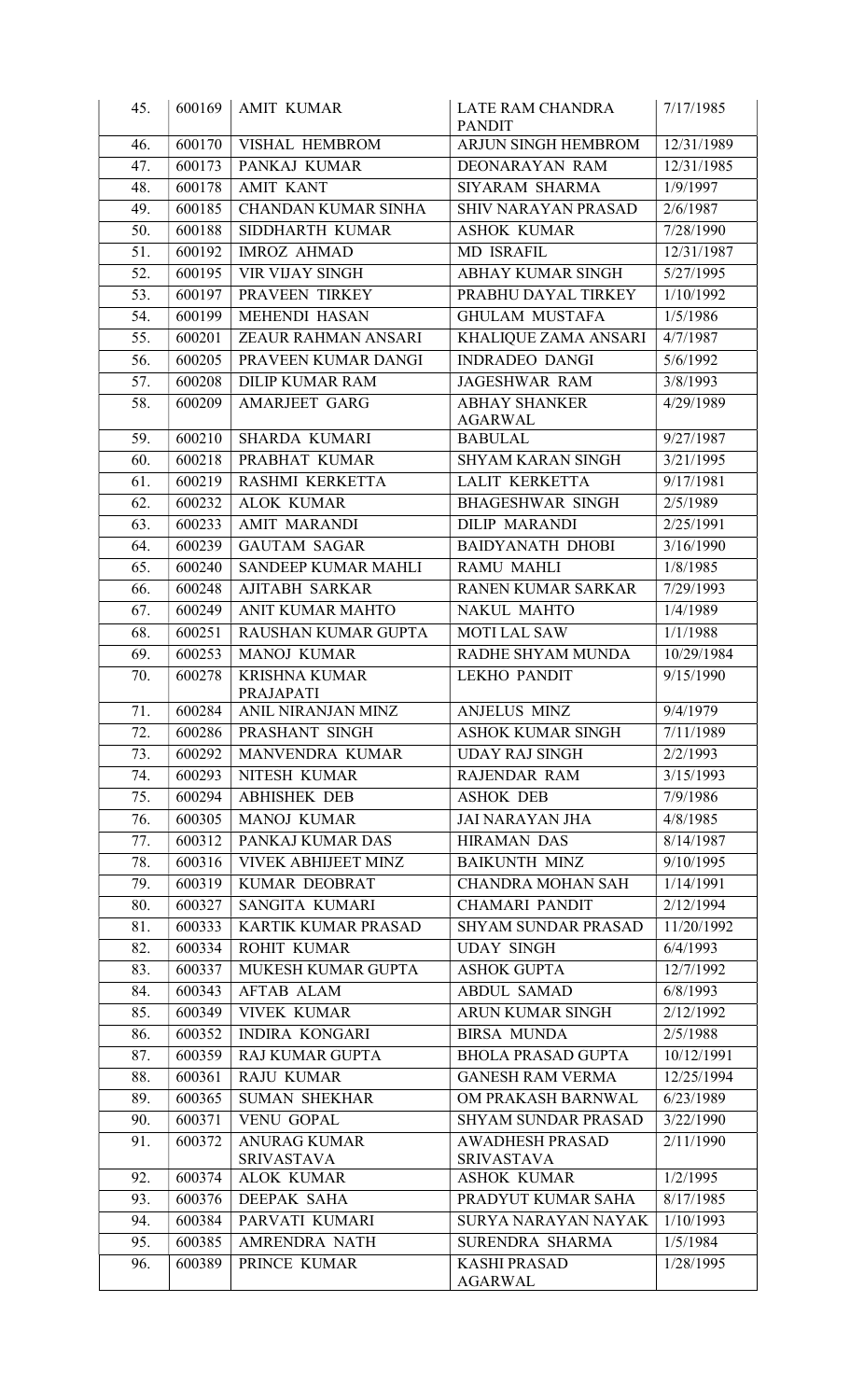| 97.                | 600392 | <b>HIMANSHU KUMAR</b>        | <b>LATE NANDKISHOR</b>                    | 12/26/1984 |
|--------------------|--------|------------------------------|-------------------------------------------|------------|
| 98.                | 600393 | DEEPAK KUMAR SINGH           | <b>AGARWAL</b><br><b>BHAGIRATHI SINGH</b> | 11/14/1991 |
| 99.                | 600395 | <b>RAHUL KUMAR</b>           | MURARI PRASAD SINGH                       | 1/5/1989   |
| 100.               | 600398 | <b>SHIVAM KUMAR</b>          | <b>UMESH KUMAR</b>                        | 4/16/1997  |
| 101.               | 600400 | <b>CHANDRADHAR SHAHI</b>     | <b>SASODHAR SHAHI</b>                     | 3/18/1994  |
|                    |        | <b>MUNDA</b>                 | <b>MUNDA</b>                              |            |
| 102.               | 600404 | ANJNA KACHHAP                | ANIL KACHHAP                              | 3/5/1991   |
| 103.               | 600405 | SANJAY KUMAR MAHATO          | <b>NAKUL CHANDRA</b>                      | 1/5/1994   |
|                    |        |                              | <b>MAHATO</b>                             |            |
| 104.               | 600406 | <b>SANTU SAGAR</b>           | <b>SURENDRA PRASAD</b>                    | 10/29/1991 |
| 105.               | 600415 | <b>JAIRAM MURMU</b>          | DHONURAM MURMU                            | 1/1/1984   |
| 106.               | 600417 | <b>RUKHSAR PERWEEN</b>       | MD RIZWAN AHMAD                           | 12/22/1996 |
| 107.               | 600420 | MITHILESH KUMAR              | <b>CHANDESHWAR PRASAD</b><br><b>SAH</b>   | 1/25/1992  |
| 108.               | 600422 | MD SHAHZAD ALAM              | MD AFTAB ALAM                             | 8/10/1991  |
| 109.               | 600423 | <b>AJAY KUMAR</b>            | PURAN MAHTO                               | 9/26/1989  |
| 110.               | 600426 | <b>KRISHNA KUMAR</b>         | <b>SURESH KUMAR</b>                       | 12/15/1983 |
| 111.               | 600427 | <b>LAXMAN KUMAR</b>          | <b>RAMSEVAK RAY</b>                       | 12/11/1990 |
| 112.               | 600434 | <b>CHANDAN KUMAR</b>         | <b>NEMAI THAKUR</b>                       | 11/15/1993 |
| 113.               | 600435 | <b>SHASHI KUMAR</b>          | KULDEEP MAHTO                             | 8/10/1995  |
| 114.               | 600438 | NEERAJ KUMAR GUPTA           | <b>GANGA PRASAD GUPTA</b>                 | 12/30/1992 |
| 115.               | 600441 | RAHUL KUMAR SINGH            | <b>SHAMBHU NARAYAN</b>                    | 12/18/1983 |
| 116.               | 600442 | <b>SANTOSH KUMAR</b>         | RAJENDRA PRASAD                           | 12/8/1987  |
| 117.               | 600445 | <b>KUNDAN KUMAR</b>          | SATYENDRA SHARMA                          | 6/12/1995  |
| 118.               | 600447 | <b>JAYANTI TIGGA</b>         | <b>SULEMAN TIGGA</b>                      | 9/8/1987   |
| 119.               | 600448 | <b>SIKANDAR KUMAR YADAV</b>  | YUGESHWAR GOPE                            | 2/18/1993  |
| 120.               | 600449 | <b>BRAJ KISHAN SINGH</b>     | VINOD KUMAR SINGH                         | 2/4/1993   |
| 121.               | 600450 | SUNDEEP KUMAR VAIDYA         | ANIL KUMAR VAIDYA                         | 2/10/1991  |
| 122.               | 600456 | <b>ABHISHEK ANAND</b>        | <b>BHARAT LAL</b>                         | 7/20/1988  |
| $\overline{123}$ . | 600458 | <b>ANAND KUMAR</b>           | <b>AWADH KISHOR RAM</b>                   | 1/7/1989   |
| 124.               | 600462 | PRAKASH KUMAR                | <b>RAMESH MAHTO</b>                       | 6/12/1994  |
| 125.               | 600463 | PAWAN KUMAR                  | <b>TETAN MAHTHA</b>                       | 10/15/1994 |
| 126.               | 600472 | DEEPAK KUMAR MAHTO           | <b>BAIJNATH MAHTO</b>                     | 12/27/1995 |
| 127.               | 600474 | <b>BARUN KUMAR KEWAT</b>     | <b>RAJU KEWAT</b>                         | 1/30/1992  |
| 128.               | 600476 | RISHIKANT SONI               | <b>AWADHESH PODDAR</b>                    | 2/2/1994   |
| 129.               | 600481 | <b>DEEPA SINHA</b>           | <b>JALESH KUMAR SINHA</b>                 | 6/6/1985   |
| 130.               | 600485 | <b>SARVOTTAM</b>             | <b>BRIJLALA PRASAD</b>                    | 10/8/1994  |
| 131.               | 600487 | NISHANT KUMAR SAHU           | KAMAKHYA SAHU                             | 1/18/1994  |
| 132.               | 600489 | <b>GOUTAM KUMAR</b>          | KUSH PRASAD VERMA                         | 7/15/1995  |
| 133.               | 600490 | <b>MD SHOAIB ALAM</b>        | <b>MD SHOAIB ISLAM</b>                    | 3/2/1984   |
| 134.               | 600494 | <b>ABHISHEK KUMAR</b>        | <b>JAINATH SHARMA</b>                     | 10/7/1985  |
| 135.               | 600495 | PETER BAXLA                  | <b>MAHESH BAXLA</b>                       | 1/21/1984  |
| 136.               | 600500 | <b>GLORIA BERONICA KUJUR</b> | <b>CARLUS KUJUR</b>                       | 8/10/1989  |
| 137.               | 600502 | <b>SANDEEP ORAON</b>         | KHADIA ORAON                              | 6/20/1989  |
| 138.               | 600504 | EUGINE PRABHAT LAKRA         | <b>CLEMENT LAKRA</b>                      | 1/3/1995   |
| 139.               | 600506 | <b>ROHAN PRASAD</b>          | SHIV SHANKAR PRASAD                       | 4/17/1995  |
| 140.               | 600508 | <b>MD ABUTALIB</b>           | SHEIKH MD ILYAS                           | 5/3/1986   |
| 141.               | 600510 | <b>MD ZAHIR ALAM</b>         | MD MOKIM                                  | 8/4/1983   |
| 142.               | 600512 | MANISHA KUMARI               | <b>ARUN PRASAD</b>                        | 1/3/1996   |
| 143.               | 600514 | <b>RUBY KUJUR</b>            | <b>ANIL KEWRA KUJUR</b>                   | 5/19/1983  |
| 144.               | 600525 | SANJAY SINGH                 | <b>BINOD SHANKAR LAL</b>                  | 1/26/1992  |
| 145.               | 600527 | <b>CHANDAN RAM</b>           | <b>GOBIND RAM</b>                         | 2/4/1985   |
| 146.               | 600528 | SANJAY KUMAR VERMA           | MOHAN PRASAD VERMA                        | 11/23/1990 |
| 147.               | 600529 | NITISH KUMAR PRINCE          | <b>MADAN MOHAN MISHRA</b>                 | 4/13/1991  |
| 148.               | 600535 | <b>RAMESH SINGH</b>          | MUNDRIKA SINGH                            | 8/4/1991   |
| 149.               | 600545 | <b>VINOD KUMAR</b>           | <b>ALIYAR SAW</b>                         | 10/20/1989 |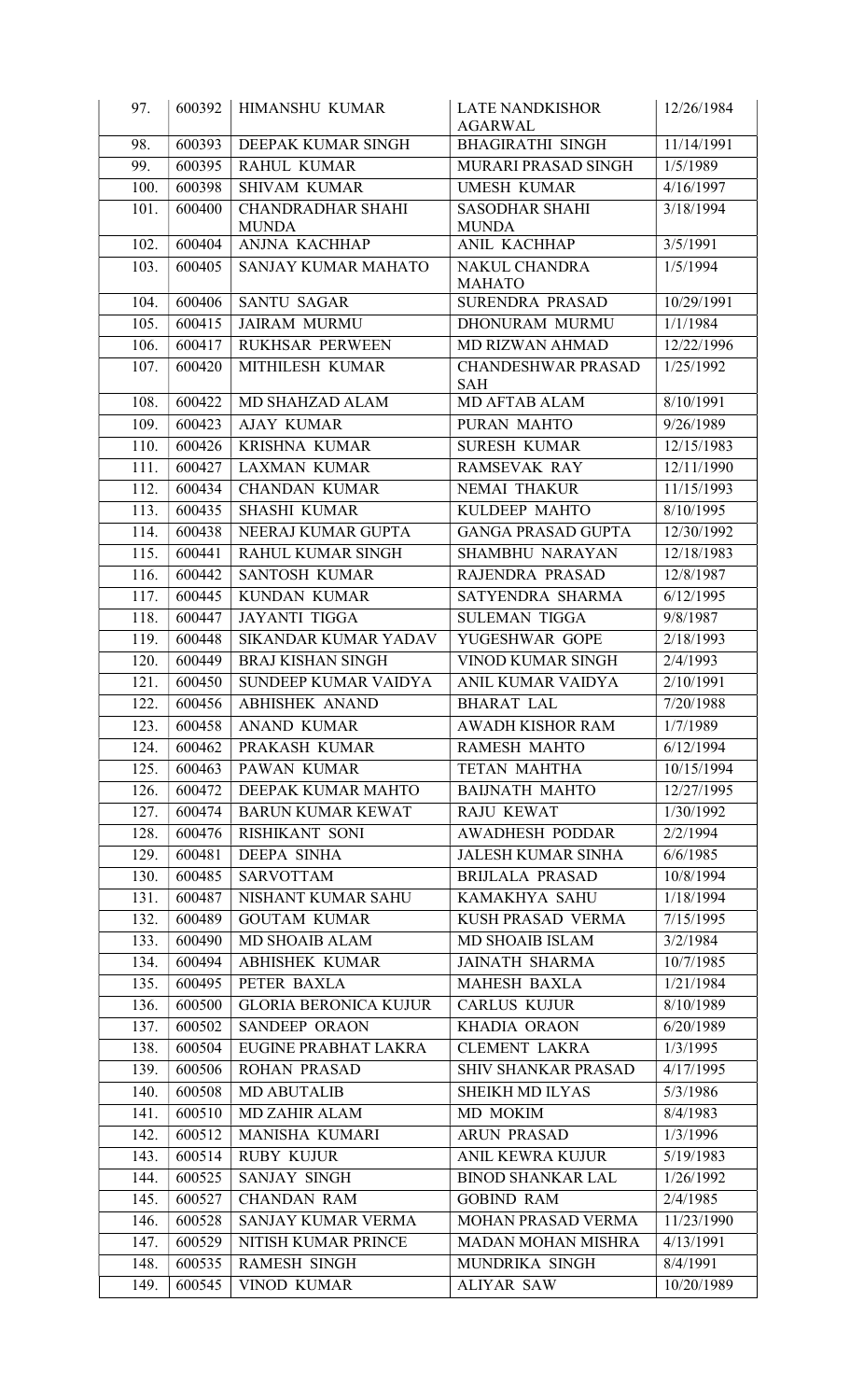| 150.         | 600546           | <b>NEHA KUMARI</b>                           | RAJENDRA PRASAD<br><b>PANDIT</b>              | 4/15/1993               |
|--------------|------------------|----------------------------------------------|-----------------------------------------------|-------------------------|
| 151.         | 600556           | <b>JAY PRAKASH MAHLI</b>                     | <b>DINESHWAR RAM MAHLI</b>                    | 10/23/1984              |
| 152.         | 600560           | PRASHISH KUMAR                               | <b>CHATURBHUJ THAKUR</b>                      | 3/20/1992               |
| 153.         | 600564           | <b>SHASHI KANT</b>                           | <b>RAM NATH SINGH</b>                         | 11/6/1995               |
| 154.         | 600567           | VISHWA PRAKASH DEY                           | <b>MADHU SUDAN DEY</b>                        | 5/3/1994                |
| 155.         | 600583           | <b>VIJAY CHAND BURH</b>                      | <b>JOLEN BURH</b>                             | 2/23/1992               |
| 156.         | 600586           | <b>SHARVAN KUMAR</b>                         | <b>SHIBU PANDIT</b>                           | 11/5/1995               |
| 157.         | 600589           | DHARMENDRA KUMAR<br><b>SHARMA</b>            | <b>BALGOVIND SHARMA</b>                       | 4/10/1984               |
| 158.         | 600592           | MASTER RAHUL KUMAR                           | WADESH KARMALI                                | 4/13/1987               |
| 159.         | 600598           | ANIKET KUMAR MISHRA                          | TARKESHWAR MISHRA                             | 1/2/1991                |
| 160.         | 600599           | <b>RAVI RANJAN KUMAR</b>                     | <b>BINOD SAHU</b>                             | 4/2/1994                |
| 161.         | 600610           | PRABHAT RANJAN                               | <b>BASO YADAV</b>                             | 10/9/1992               |
| 162.         | 600614           | <b>ARJUN KUMAR</b>                           | DHRUVNATH SINGH                               | 1/4/1992                |
| 163.         | 600616           | <b>RAVI KUMAR SAHU</b>                       | <b>RAJU SAHU</b>                              | 6/10/1995               |
| 164.         | 600617           | <b>GAUTAM KUMAR BHADANI</b>                  | <b>VIJAY BHADANI</b>                          | 8/24/1994               |
| 165.         | 600618           | <b>SHANTI KUMARI</b>                         | <b>JALESHWAR MUNDA</b>                        | 1/17/1991               |
| 166.         | 600620           | MD MANAUWAR HUSAIN                           | WALI MOHAMMAD                                 | 4/16/1994               |
| 167.         | 600621           | ROHIT KUMAR                                  | RAJENDRA KUMAR SINGH                          | 7/4/1990                |
| 168.         | 600622           | <b>RAKESH ANAND</b>                          | DAYA NAND SINHA                               | 5/13/1984               |
| 169.         | 600623           | <b>BUDHAN LAL SINGH</b><br><b>MUNDA</b>      | <b>GURUDAYAL SINGH</b><br><b>MUNDA</b>        | 3/15/1991               |
| 170.         | 600630           | <b>VIVEK KUMAR SINGH</b>                     | DEVENDRA KUMAR<br><b>SINGH</b>                | 8/9/1993                |
| 171.         | 600633           | <b>DEWASHISH MODAK</b>                       | <b>BEEPIN MODAK</b>                           | 5/14/1991               |
| 172.         | 600638           | <b>UDDIP PAUL</b>                            | <b>UJJAL PAUL</b>                             | 2/26/1997               |
| 173.         | 600639           | AMRENDRA KISHORE                             | RAM KISHORE PRASAD<br><b>VERMA</b>            | 1/1/1988                |
| 174.         | 600640           | UTKARSH BHARDWAJ                             | <b>NAVIN KUMAR SINGH</b>                      | 6/2/1995                |
| 175.         |                  | 600643   CHIMPI KUMARI                       | SUKHDEO ORAON                                 | 12/22/1988              |
| 176.         | 600650           | <b>VIKASH MAHATO</b>                         | <b>GURWA MAHATO</b>                           | 3/14/1993               |
| 177.         | 600651           | POONAM KUJUR                                 | <b>LATE BUDHRAM</b><br><b>BHAGAT</b>          | 7/2/1981                |
| 178.         | 600652           | <b>SHASHIKANT</b>                            | <b>SAKAL DEO PRASAD</b>                       | 1/7/1991                |
| 179.         | 600657           | <b>AMIT PAUL TIRKEY</b>                      | <b>JUWEL TIRKEY</b>                           | 12/12/1990              |
| 180.         | 600659           | <b>GOVIND SHANKER</b>                        | <b>LATE BIRENDRA SINGH</b>                    | 1/29/1987               |
| 181.         | 600660           | <b>RAVI KUMAR</b>                            | PARMANAND PRASAD                              | 12/5/1988               |
| 182.         | 600661           | MITALI SINHA                                 | MUKESH KUMAR SINHA                            | 2/26/1993               |
| 183.         | 600665           | <b>GHULAM ALI</b>                            | <b>GHULAM MUSTAFA</b>                         | 9/8/1991                |
| 184.         | 600666           | PARWATI KUMARI                               | KHADIYA BHAGAT                                | 9/8/1989                |
| 185.         | 600682           | <b>FIROJ ALAM</b>                            | MOHAMMAD SADDIK                               | 4/8/1986                |
| 186.         | 600683           | <b>SHABNAM PERWEEN</b><br><b>ANKIT KUMAR</b> | <b>MD ZAFFAR</b><br><b>GOPAL PRASAD</b>       | 3/5/1988                |
| 187.<br>188. | 600686<br>600692 | <b>REKHA SINGH</b>                           | <b>AJIT KUMAR SINGH</b>                       | 12/24/1987<br>8/18/1996 |
| 189.         | 600696           | <b>KUMAR AYAAN</b>                           | DEEPAK CHATTERJEE                             | 4/23/1993               |
| 190.         | 600701           | HEMANGSHU KUMAR                              | PARESH NATH CHAND                             | 7/13/1990               |
|              |                  | <b>CHAND</b>                                 |                                               |                         |
| 191.<br>192. | 600706<br>600708 | VIDYA JYOTI<br>PAWAN KUMAR MEHTA             | NAGESHWAR PRASAD<br><b>LATE DEVBRAT MAHTO</b> | 12/15/1990<br>2/15/1986 |
| 193.         | 600710           | <b>ANANT PRAKASH</b>                         | LADURA KANDAIBURU                             | 11/6/1986               |
| 194.         | 600712           | <b>KANDAIBURU</b><br><b>SUNIL BHAGAT</b>     | <b>JAYPRKASH BHAGAT</b>                       | 6/19/1996               |
| 195.         | 600714           | <b>CHHATHU KUMAR DAS</b>                     | <b>LAKSHMAN DAS</b>                           | 11/11/1989              |
| 196.         | 600725           | <b>RAJESH MAHTO</b>                          | <b>TULSI MAHTO</b>                            | 1/4/1988                |
| 197.         | 600726           | <b>BINITA BINDIYA TIRKEY</b>                 | MANGAL TIRKEY                                 | 12/25/1994              |
| 198.         | 600732           | <b>ANUVAW TIRKEY</b>                         | LATE WILLIAM SAMSOM                           | 6/8/1981                |
|              |                  |                                              | <b>TIRKEY</b>                                 |                         |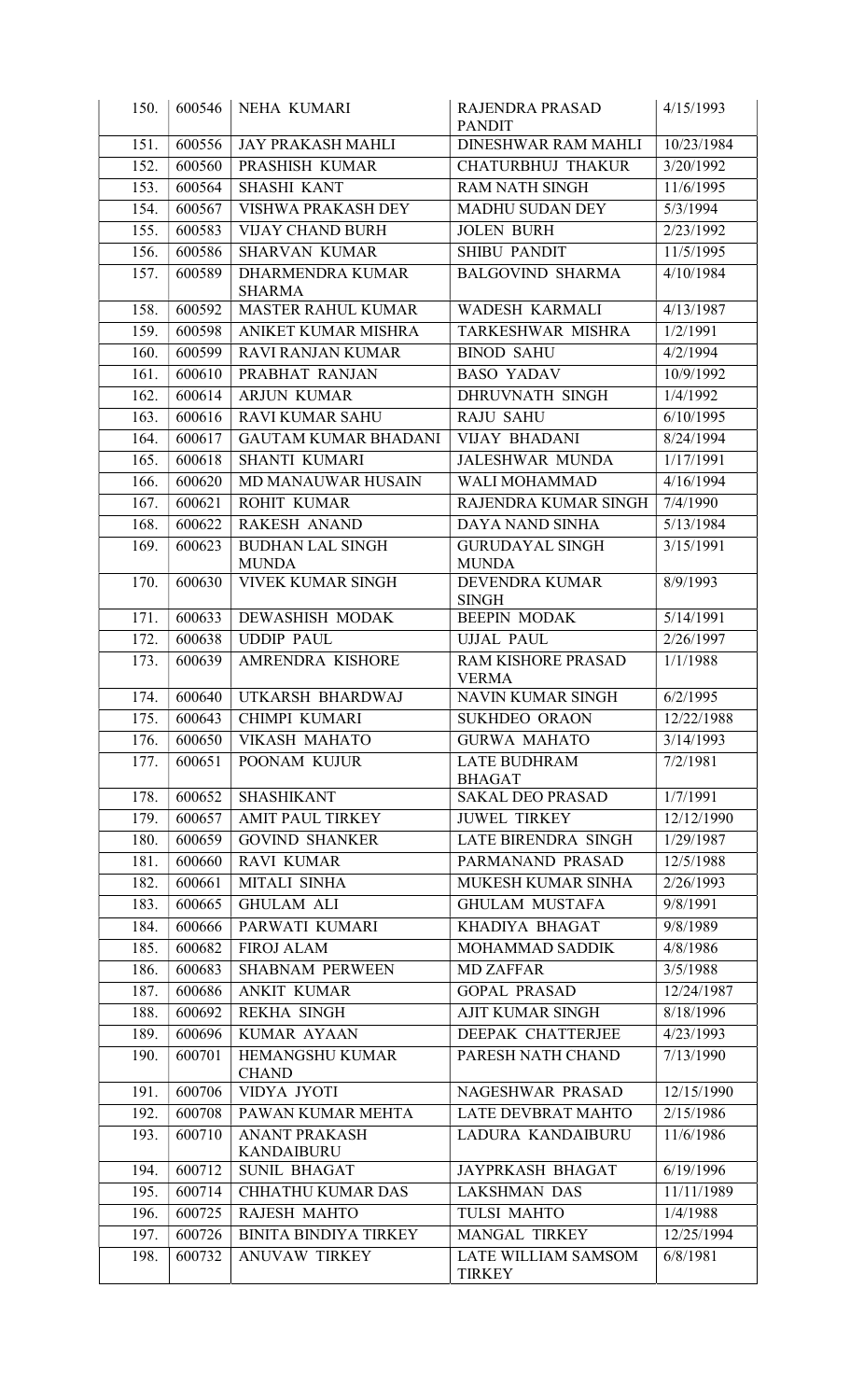| 199. | 600739 | AJAY KUMAR BARNWAL                    | <b>BHUNESHWAR</b>                         | 3/8/1991   |
|------|--------|---------------------------------------|-------------------------------------------|------------|
|      |        |                                       | <b>BARNWAL</b>                            |            |
| 200. | 600742 | SUMIT NIRANJAN MINZ                   | DOMINIC JOSEPH MINZ                       | 3/15/1991  |
| 201. | 600745 | <b>ANIL KUMAR</b>                     | <b>MATHURA MISHRA</b>                     | 12/14/1985 |
| 202. | 600750 | <b>MD FURQUAN</b>                     | MD USMAN                                  | 12/10/1988 |
| 203. | 600758 | NISHANT ANKIT EKKA                    | <b>BIRENDAR KUMAR EKKA</b>                | 2/8/1998   |
| 204. | 600765 | <b>TARA KUMARI</b>                    | <b>DILIP SINGH</b>                        | 5/28/1989  |
| 205. | 600768 | <b>RENU KUMARI</b>                    | <b>SURAJ NARAYAN RAM</b>                  | 12/18/1985 |
| 206. | 600770 | PRIYA PATHAK                          | <b>SHYAMA KANT PATHAK</b>                 | 6/20/1996  |
| 207. | 600771 | VISHAL KUMAR RAM                      | VISHESWAR RAM                             | 10/5/1994  |
| 208. | 600772 | <b>AMIT KUMAR</b>                     | PRABHU RAM TARWAY                         | 1/2/1986   |
| 209. | 600778 | <b>AJAY KUMAR MISHRA</b>              | <b>AWDESH MISHRA</b>                      | 3/22/1993  |
| 210. | 600785 | ABHISHEK KONGARI                      | <b>SABAN KONGARI</b>                      | 1/26/1982  |
| 211. | 600786 | VIJAY MUNDA                           | <b>CHARO MUNDA</b>                        | 1/6/1992   |
| 212. | 600787 | <b>UTTAM KUMAR</b>                    | <b>BALMIKI PRASAD</b>                     | 10/15/1993 |
| 213. | 600800 | <b>KUSUM BAXLA</b>                    | LATE KULDEEP BHAGAT                       | 1/26/1995  |
| 214. | 600801 | ROHIT KUMAR                           | <b>JAMINDRA PRASAD</b>                    | 9/11/1990  |
| 215. | 600803 | <b>AKASH KUMAR GUPTA</b>              | <b>HARILAL GUPTA</b>                      | 10/12/1988 |
| 216. | 600811 | NITISH KUMAR SINGH                    | <b>DILIP PRASAD SINGH</b>                 | 1/31/1996  |
| 217. | 600816 | SHASHIKANT KUMAR                      | <b>BIRENDRA KUMAR SINGH</b>               | 1/16/1996  |
| 218. | 600817 | <b>CHANDAN KUMAR PANDEY</b>           | <b>SACHIDA NAND PANDEY</b>                | 4/3/1994   |
| 219. | 600819 | MUKESH SINHA                          | PRABHAKAR PRASAD                          | 6/22/1988  |
| 220. | 600822 | MD PARWEZ AKHTAR                      | <b>ATIFUL RAHMAN</b>                      | 12/10/1984 |
| 221. | 600824 | <b>VIVEK KUMAR</b>                    | <b>MANOJ KUMAR</b>                        | 5/8/1997   |
| 222. | 600826 | <b>MUKESH KUMAR</b><br><b>HEMBRAM</b> | ANIL HEMBRAM                              | 11/10/1995 |
| 223. | 600827 | <b>VIKASH KUMAR</b>                   | RAMESH CHOURASIA                          | 8/6/1988   |
| 224. | 600829 | <b>BINAY KUMAR BARNWAL</b>            | SATYANARAYAN MODI                         | 4/16/1989  |
| 225. | 600838 | <b>UDAY PRATAP</b>                    | <b>ANIL KUMAR SINGH</b>                   | 12/24/1992 |
| 226. | 600841 | VAIDYARAJ SUSHEN                      | <b>GANGARAM MISHRA</b>                    | 1/10/1991  |
| 227. | 600850 | NIKHIL KISHORE                        | <b>BHUNESHWAR RANA</b>                    | 2/12/1991  |
| 228. | 600851 | PRAVEEN NISHANT                       | <b>WALTER DIAMOND</b>                     | 1/14/1981  |
|      |        | <b>KERKETTA</b>                       | <b>KERKETTA</b>                           |            |
| 229. | 600854 | <b>TULSI KUMARI</b>                   | <b>BIRANCHI PAN</b>                       | 1/15/1994  |
| 230. | 600859 | <b>ESTHER HANS</b>                    | <b>JAKARIAS HANS</b>                      | 11/23/1986 |
| 231. | 600862 | KAUSHIK GUHA                          | SHYAMAL GUHA                              | 5/27/1984  |
| 232. | 600864 | <b>SAHEB RAM SOREN</b>                | RAMESHWAR MANJHI                          | 2/10/1991  |
| 233. | 600865 | PRITY KUMARI                          | <b>JIWADHAN PRASAD</b>                    | 3/21/1994  |
| 234. | 600867 | <b>SHASHI RANJAN KUMAR</b>            | <b>KRISHNA KANT DUBEY</b>                 | 12/17/1990 |
| 235. | 600870 | MINA KUMARI                           | PANCHU ORAON                              | 12/26/1984 |
| 236. | 600873 | <b>NAZRA PERWEEN</b>                  | MD IQBAL                                  | 12/28/1993 |
| 237. | 600875 | <b>ARIF RAZA</b>                      | <b>LATE ABDUL JABBAR</b><br><b>ANSARI</b> | 3/1/1984   |
| 238. | 600877 | PETER GURIA                           | <b>SAMUEL GURIA</b>                       | 5/2/1986   |
| 239. | 600878 | NILAY KUMAR SINGH                     | DEEPAK KUMAR SINGH                        | 8/21/1986  |
| 240. | 600880 | ABHAY KUMAR SHARMA                    | <b>KEDAR PRASAD RANA</b>                  | 8/26/1996  |
| 241. | 600883 | PURUSHOTAM KUMAR<br><b>VAIDYA</b>     | DEOKUMAR VAIDYA                           | 1/1/1989   |
| 242. | 600887 | VISHWA MOHAN BHAGAT                   | <b>BALKU BHAGAT</b>                       | 10/24/1990 |
| 243. | 600894 | <b>AJAY DHAN</b>                      | <b>ANUP DHAN</b>                          | 5/9/1980   |
| 244. | 600895 | <b>ABHISHEK KUMAR</b>                 | <b>KRISHNA PRASAD</b>                     | 10/24/1985 |
| 245. | 600902 | <b>GIRENDER XALXO</b>                 | SUDESHWAR XALXO                           | 8/28/1992  |
| 246. | 600903 | ARVIND ANGURAH KINDO                  | <b>ANTHONI KINDO</b>                      | 12/17/1983 |
| 247. | 600904 | <b>VIJETA KAUDIYAR</b>                | <b>BABLU MUNDA</b>                        | 6/4/1991   |
| 248. | 600912 | ASHISH KUMAR MISHRA                   | <b>MANOJ KUMAR MISHRA</b>                 | 1/4/1992   |
| 249. | 600919 | <b>AMRIT KUMAR</b>                    | RISHI KESH MAHTO                          | 4/22/1994  |
| 250. | 600926 | SUNIDHI KUMARI                        | SUDHIR KUMAR                              | 8/27/1997  |